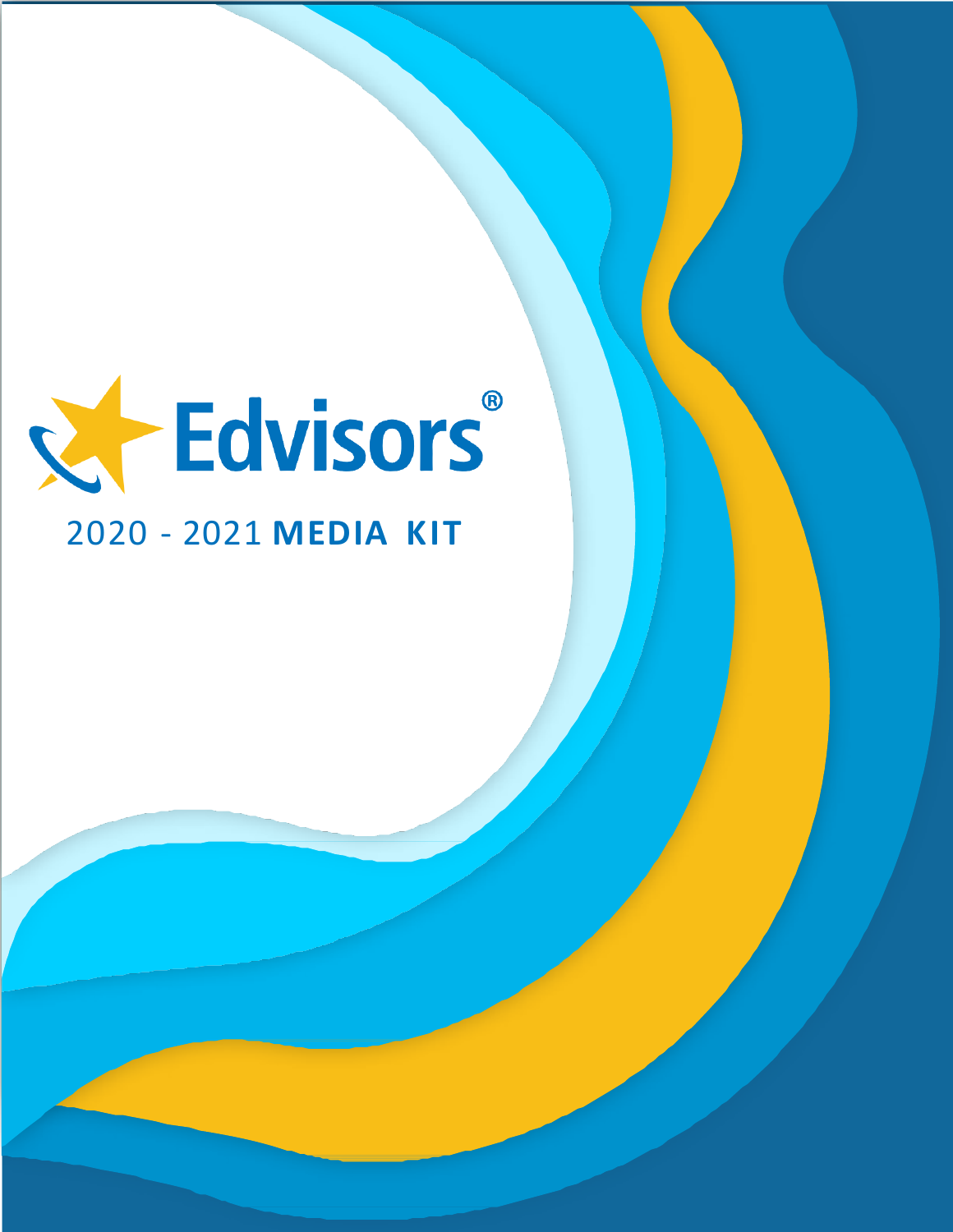



PrivateStudentLoans

# **R** Reward Fish<sup>®</sup>

# About Edvisors

For the past 20 years, Edvisors has helped empower millions of students and families with the information they need to make timely decisions about planning and paying for college, as well as life beyond graduation. Our free resources, tools and services are both expert-level and engaging, drawing from our expansive team experience in the higher education space as lending specialists, financial aid authorities, and public service leaders. Edvisors has evolved from a stand-alone startup to a subsidiary of College Loan Corporation—headquartered in Las Vegas, NV. Our evolution continues with new products and services which leverage our success and know-how in the online marketing space.

# **MEDIA CONTACT**

Edvisors HQ 10000 West Charleston Blvd. Suite200 Las Vegas, NV 89135

# **Elaine Rubin** Senior Contributor and Communications Specialist 702 7778467 [press@edvisors.com](mailto:press@edvisors.com)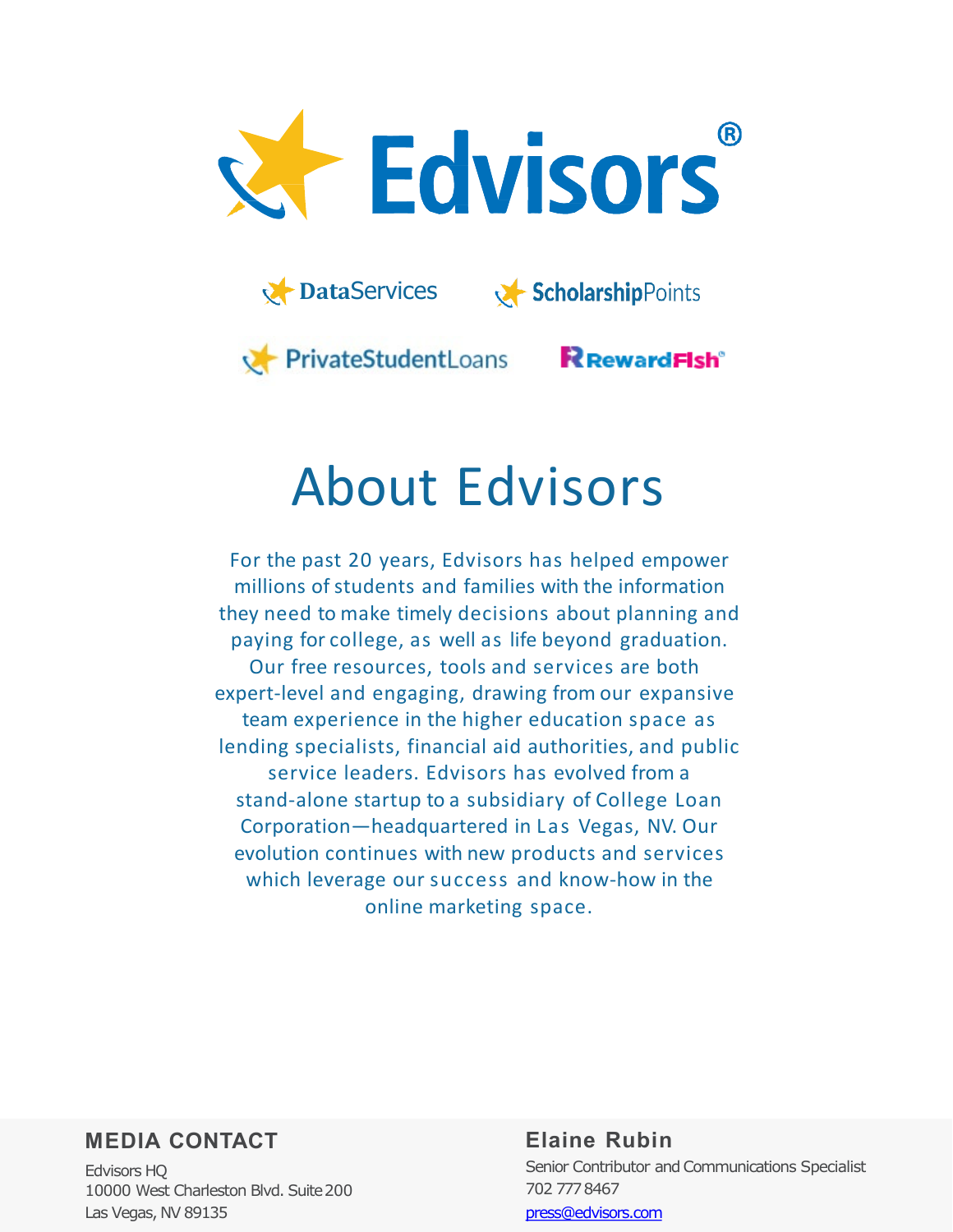



### **ScholarshipPoints -** unique experience, the only product of its kind

ScholarshipPoints.com is the only rewards program of its kind. Our members receive points by completing offers from our partners. Points can be redeemed for entries into our monthly and quarterly scholarships. To date, we've awarded more than \$1 million dollars in scholarship funds, helping to make college dreams a reality.

#### **Millennials and Gen Z**

ScholarshipPoints acquires 100,000+ new users each month.

#### **Audience demographics:**

| Age         |     |     |
|-------------|-----|-----|
| 13 to $17$  | 25% |     |
| $18 +$      |     | 75% |
| Gender      |     |     |
| <b>Male</b> | 40% |     |

Female 60%



# **Advertiser placement opportunities:**

- Banner ads
- Social media posts
- Dedicated email campaigns
- Sponsored content
- Sponsored scholarships
- Featured on offer wall
- Customized marketing plans

#### **Pricing:**

- CPC: \$0.35+
- $\bullet$  SOI: \$1.25 \$3.50 CPA
- DOI: \$3.50+ CPA
- Sponsored Scholarships: \$500+

# **CONTACT US**

Edvisors HQ 10000 West Charleston Blvd. Suite200 Las Vegas, NV 89135

# **Rex Huxford**

Growth Marketing Manager 702 7778420 [rhuxford@edvisors.com](mailto:rhuxford@edvisors.com)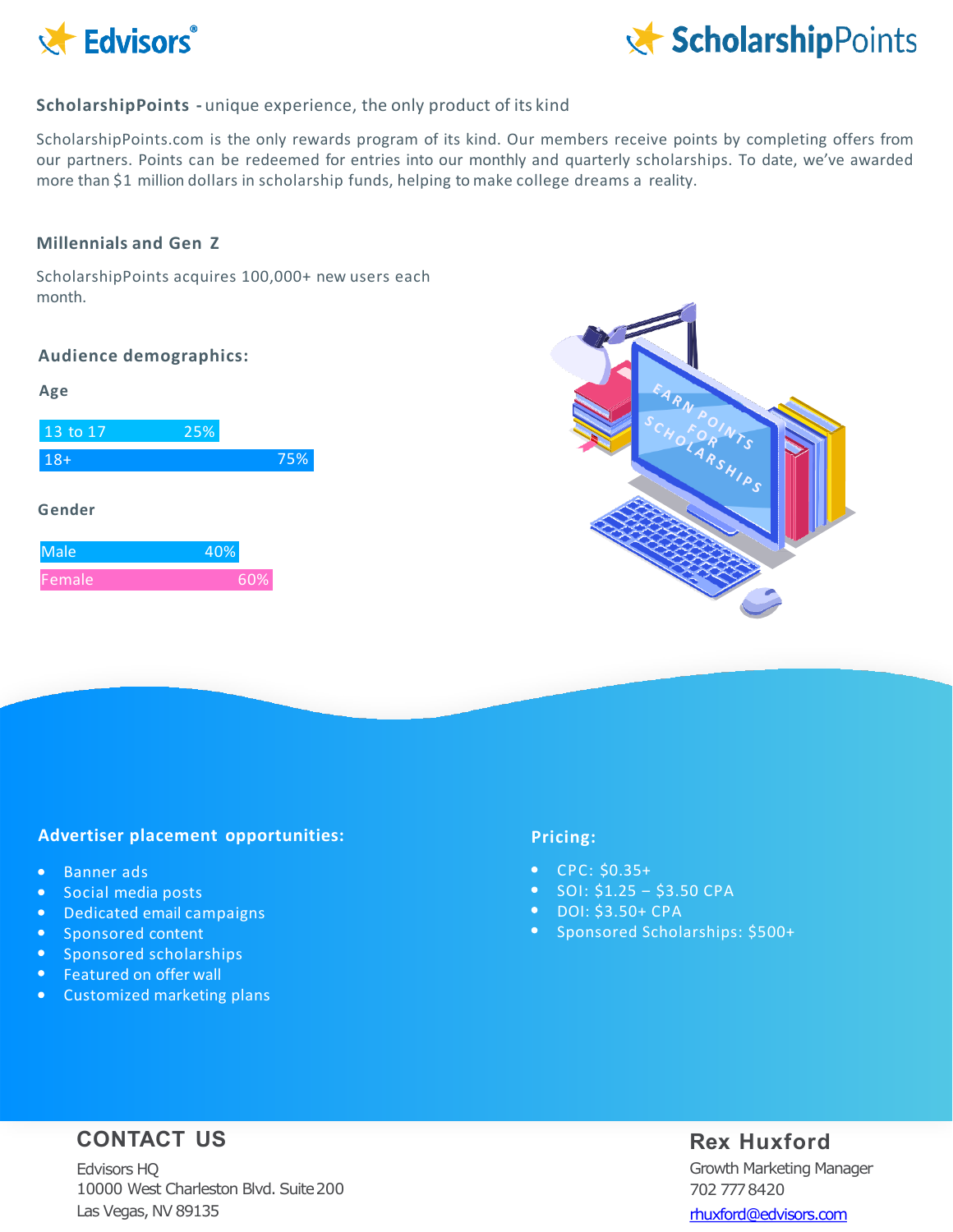



# **How can partnering with Edvisors benefit you?**

# **Keep your customer base fresh**

- 250K new users acquired each month
- 18 million+ Millennial and Gen Z audience

\$143 billion in buying power

92% digital footprint

#### **Direct from the source**

- 100% self-reported data (no aggregate data)
- 100% opt-in  $\bullet$
- Email validation
- NCOA verified
- CCPA compliant

# **Build brand loyalty**

There are approximately 147 million Millennials and Gen Z'ers within the US alone. Establish relationships with this audience today that you can build on for years to come.

#### **Gen Z Millennials**

\$200+ billion in buying power

62% more likely to engage digitally with brands



# **"All businesses need to be young forever. If your customer base ages with you, you're Woolworth's."**

*- Jeff Bezos*

# **Available Data**

Partner with Edvisors, and gain direct access to more than 18 million Millennial and Gen Z customer profiles, created by the users themselves. We don't deal with aggregate data, which translates into better quality for you! With our data you can:

- Contact users through targeted email/direct mail campaigns
- Acquire new customers and increase engagement for your brand
- Leverage relationships with select partners with highly targeted customer profiles
- Increase ROI by targeting customers based on age, location, gender, interests, profession, travel habits, and much more!

# **Data List Management**

Does your company acquire more than 1 million new records per year? Our list management services can help you translate user records into revenue. As part of our list management services, we will:

- Cleanse and manage your data
- License and broker data sales to select partners
- Leverage existing, untapped data with relevant partners
- Help you generate new and incremental revenue from records you currently own

# **CONTACT US**

Edvisors HQ 10000 West Charleston Blvd. Suite200 Las Vegas, NV 89135

# **Christina Linderman**

Vice President of Business Development 702 7778458

[clinderman@edvisors.com](mailto:clinderman@edvisors.com)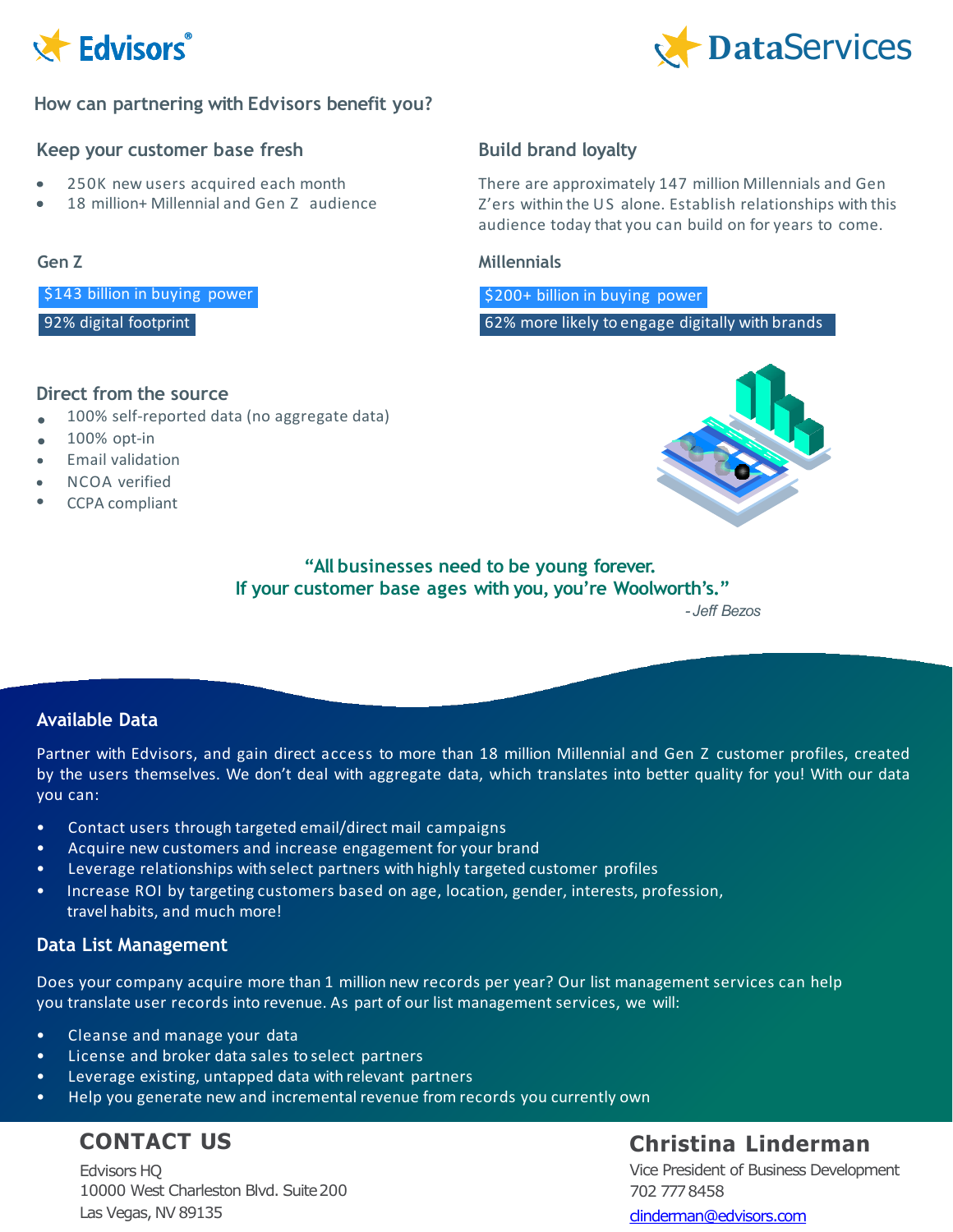

# **RewardFish**® —the newest member of the Edvisors® Network

RewardFish is a lifestyle rewards program. We serve an engaged, cross-generational audience from students and young adults, to parents and beyond. Our priority with our customers is to build long-lasting relationships, and as a result, to realize the benefits of those long-termconnections.

# Male 44% Female 2008 18-35 18% 36 to 65+ 82% **Audience demographics: Age Gender**

As your strategic marketing partner, we will help you increase exposure and engagement with your brand.

# **Advertising options available for our partners:**

- Bundled marketing options  $\bullet$
- Featured/personalized offers
- Email campaigns  $\bullet$
- Social media

# **CPA pricing**

- Surveys \$1+
- Product trial-based offer \$4 to \$8
- e-commerce \$10 to \$\$\$ (product dependent)

# **A strong digital footprint**

RewardFish provides a cornerstone for compelling digital interactive experiences, centered on reward-based mechanics that consistently engage and bring value to our members.

# **CONTACT US**

Edvisors HQ 10000 West Charleston Blvd. Suite200 Las Vegas, NV 89135

# **Les Kiyuna** Performance Marketing Specialist 702 7778486 [jdeck@rewardfish.com](mailto:jdeck@rewardfish.com)